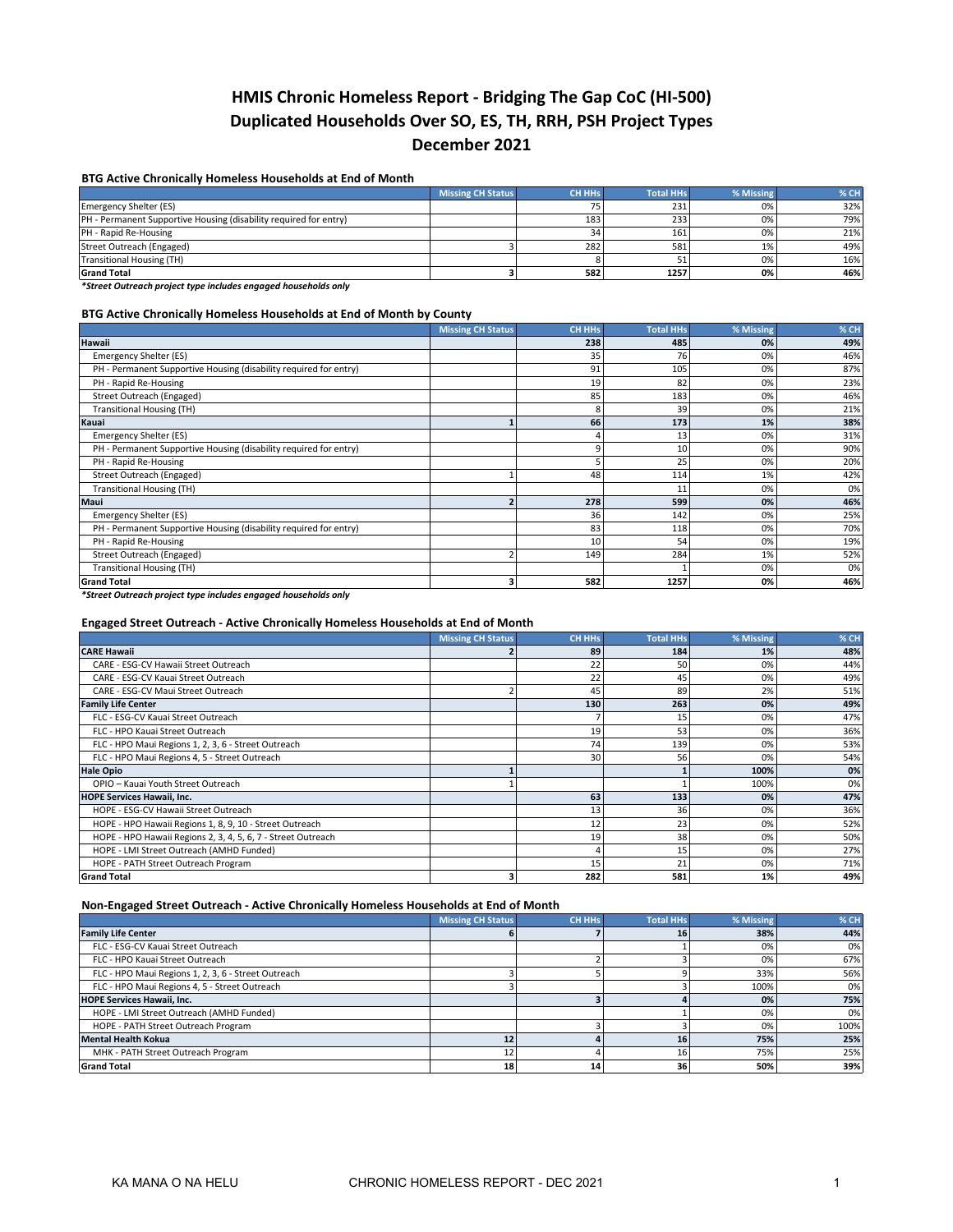# **Active Chronically Homeless Households at End of Month by Org/Project**

|                                                              | <b>Missing CH Status</b> | <b>CH HHs</b>           | <b>Total HHs</b> | % Missing | % CH |
|--------------------------------------------------------------|--------------------------|-------------------------|------------------|-----------|------|
| <b>CARE Hawaii</b>                                           | $\overline{2}$           | 89                      | 184              | 1%        | 48%  |
| CARE - ESG-CV Hawaii Street Outreach                         |                          | 22                      | 50               | 0%        | 44%  |
| CARE - ESG-CV Kauai Street Outreach                          |                          | 22                      | 45               | 0%        | 49%  |
| CARE - ESG-CV Maui Street Outreach                           | $\overline{2}$           | 45                      | 89               | 2%        | 51%  |
| <b>Catholic Charities Hawaii</b>                             |                          | 12                      | 28               | 0%        | 43%  |
| CCH - HPO NI Housing First (Kauai)                           |                          | 9                       | 9                | 0%        | 100% |
| CCH - HPO RRH Rapid Re-Housing (Kauai)                       |                          | $\overline{2}$          | 13               | 0%        | 15%  |
| CCH - HPO SHEG NI Rapid Rehousing                            |                          | $\mathbf{1}$            | 6                | 0%        | 17%  |
| <b>Family Life Center</b>                                    |                          | 231                     | 420              | 0%        | 55%  |
| FLC - County RAP Rapid Re-housing                            |                          |                         | 5                | 0%        | 0%   |
| FLC - ESG Kauai Rapid Re-housing                             |                          | 3                       | 6                | 0%        | 50%  |
| FLC - ESG Maui Rapid Re-housing                              |                          | $\overline{4}$          | 18               | 0%        | 22%  |
| FLC - ESG-CV Kauai Street Outreach                           |                          | $\overline{7}$          | 15               | 0%        | 47%  |
| FLC - ESG-CV Maui Hotel Units ES                             |                          | $\mathbf 1$             | $\mathbf{1}$     | 0%        | 100% |
| FLC - ESG-CV Maui Rapid Re-housing                           |                          | $\mathbf 1$             | $\overline{4}$   | 0%        | 25%  |
| FLC - ESG-CV Wahi Hoomalu O Wailuku                          |                          | 20                      | 24               | 0%        | 83%  |
| FLC - Hoaloha PSH CoC Program                                |                          | 6                       | 6                | 0%        | 100% |
| FLC - HPO Ho'olanani                                         |                          | 5                       | 9                | 0%        | 56%  |
| FLC - HPO HPP Kauai Rapid Re-housing                         |                          |                         | $\overline{2}$   | 0%        | 0%   |
| FLC - HPO HPP Maui Rapid Re-housing                          |                          |                         | $\mathbf{1}$     | 0%        | 0%   |
| FLC - HPO Kauai Street Outreach                              |                          | 19                      | 53               | 0%        | 36%  |
| FLC - HPO Maui Regions 1, 2, 3, 6 - Street Outreach          |                          | 74                      | 139              | 0%        | 53%  |
| FLC - HPO Maui Regions 4, 5 - Street Outreach                |                          | 30                      | 56               | 0%        | 54%  |
| FLC - HPO NI Housing First                                   |                          | 16                      | 18               | 0%        | 89%  |
| FLC - HPO RRH Rapid Re-Housing                               |                          | 5                       | 23               | 0%        | 22%  |
| FLC - Maluhia PSH                                            |                          | 5                       | 5                | 0%        | 100% |
| FLC - Ohana One PSH CoC Program                              |                          | 35                      | 35               | 0%        | 100% |
| <b>Hale Opio</b>                                             | $\mathbf{1}$             |                         | $\mathbf{1}$     | 100%      | 0%   |
| OPIO - Kauai Youth Street Outreach                           | $\mathbf{1}$             |                         | $\mathbf{1}$     | 100%      | 0%   |
| Hawaii Affordable Properties, Inc.                           |                          | $\overline{\mathbf{2}}$ | 15               | 0%        | 13%  |
| HAP - Na Kahua Hale O Ulu Wini                               |                          | $\overline{2}$          | 15               | 0%        | 13%  |
| <b>Hawaii Island Home for Recovery</b>                       |                          | 28                      | 42               | 0%        | 67%  |
| HIHR - HPO Transitional Housing                              |                          | 4                       | 16               | 0%        | 25%  |
| HIHR - PSH 1                                                 |                          | 24                      | 26               | 0%        | 92%  |
| <b>Hawaii Rise</b>                                           |                          | $\overline{\mathbf{2}}$ | 10               | 0%        | 20%  |
| RISE - CoC Rapid ReHousing                                   |                          |                         | 7                | 0%        | 0%   |
| RISE - CoC Transitional Housing                              |                          | 2                       | 3                | 0%        | 67%  |
| <b>HOPE Services Hawaii, Inc.</b>                            |                          | 178                     | 332              | 0%        | 54%  |
| HOPE - ESG Rapid Re-housing                                  |                          | 7                       | 9                | 0%        | 78%  |
| HOPE - ESG-CV Hale Kikaha Isolation Units ES                 |                          | $\mathbf 1$             | $\mathbf{1}$     | 0%        | 100% |
| HOPE - ESG-CV Hawaii Rapid Re-housing                        |                          | 5                       | 13               | 0%        | 38%  |
| HOPE - ESG-CV Hawaii Street Outreach                         |                          | 13                      | 36               | 0%        | 36%  |
| HOPE - ESG-CV Kuleana House Isolation Units ES               |                          |                         | $\mathbf{1}$     | 0%        | 0%   |
| HOPE - ESG-CV WHEHF Medical Respite Beds                     |                          | $\mathbf 1$             | $\mathbf{1}$     | 0%        | 100% |
| HOPE - HPO East Hawaii Emergency Shelter (Hale Maluhia)      |                          | $\overline{7}$          | 12               | 0%        | 58%  |
| HOPE - HPO Hawaii Regions 1, 8, 9, 10 - Street Outreach      |                          | 12                      | 23               | 0%        | 52%  |
| HOPE - HPO Hawaii Regions 2, 3, 4, 5, 6, 7 - Street Outreach |                          | 19                      | 38               | 0%        | 50%  |
| HOPE - HPO HPP Rapid Re-housing                              |                          | $\mathbf 1$             | 24               | 0%        | 4%   |
| HOPE - HPO Kiheipua                                          |                          |                         | 9                | 0%        | 0%   |
| HOPE - HPO NI Housing First                                  |                          | 37                      | 44               | 0%        | 84%  |
| HOPE - HPO RRH Rapid Re-Housing                              |                          | $\mathbf 1$             | 5                | 0%        | 20%  |
| HOPE - HPO Sacred Hearts Emergency Shelter                   |                          | 3                       | 6                | 0%        | 50%  |
| HOPE - HPO West Hawaii Emergency Housing Facility (WHEHF)    |                          | 6                       | 8                | 0%        | 75%  |
| HOPE - Keolahou Emergency Shelter                            |                          | $\overline{4}$          | 11               | 0%        | 36%  |
| HOPE - Kukui S+C Program                                     |                          | 30                      | 35               | 0%        | 86%  |
| HOPE - LMI Street Outreach (AMHD Funded)                     |                          | 4                       | 15               | 0%        | 27%  |
| HOPE - New Start RRH                                         |                          | $1\,$                   | 3                | 0%        | 33%  |
| HOPE - PATH Street Outreach Program                          |                          | 15                      | 21               | 0%        | 71%  |
| HOPE - West Hawaii Temporary ES (Ka Lamaku)                  |                          | 11                      | 17               | 0%        | 65%  |
| Ka Hale A Ke Ola, Inc                                        |                          | 10                      | 108              | 0%        | 9%   |
| KHAKO - HPO Central ES Dorm                                  |                          | 5                       | 20               | 0%        | 25%  |
| KHAKO - HPO Central ES Units                                 |                          | $\overline{2}$          | 46               | 0%        | 4%   |
| KHAKO - HPO Westside ES Dorm                                 |                          | $\mathbf 2$             | 18               | 0%        | 11%  |
| KHAKO - HPO Westside ES Units                                |                          | $\mathbf 1$             | 24               | 0%        | 4%   |
|                                                              |                          |                         |                  |           |      |